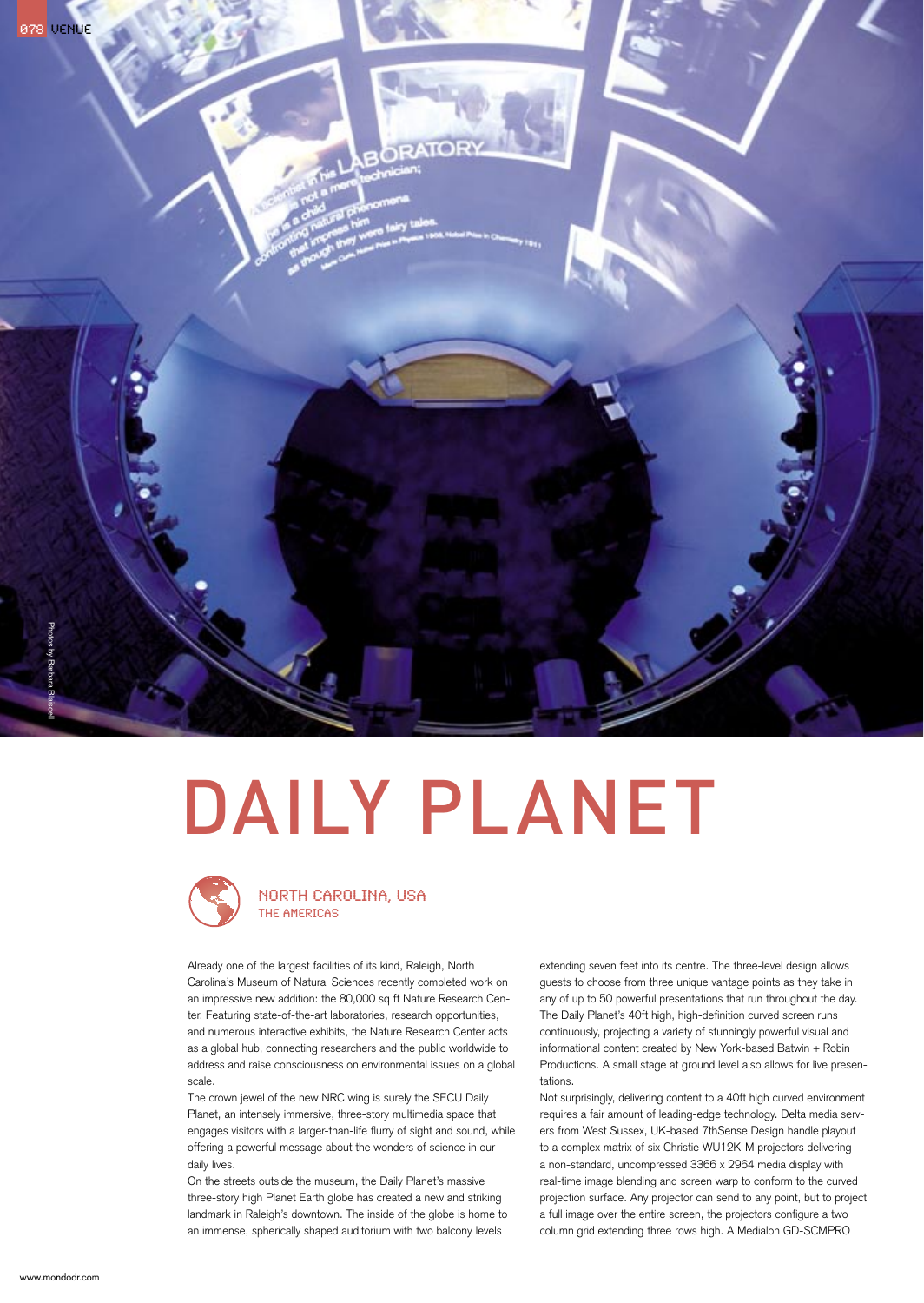

Show Control Machine provides a user interface and keeps all the elements in sync. The lighting system is triggered by the Medialon system to match the program material's requirements.

A secondary Delta server feeds an additional playout timeline into the live inputs of the main Delta unit, syncing content to ensure smooth and continuous transitioning between timelines. Miami-based showcontrol programmers Smart Monkeys played a critical role in developing the GUI for the system, which provides operators a choice of different scenarios of pre-recorded content, live presentation windows, and graphic backgrounds, enabling them to select between playback and interactive presentation. "Smart Monkeys and 7thSense worked closely over an intense four-week period to create the show's programming," explained Gary Barnes, Project Manager of AV integrators Electrosonic. In addition to six channels of HD video, the Delta servers provide timeline synced control of lighting and playout, as well as 16 channels of high-resolution audio.

The combination of ellipsoidal walls and three levels of vantage points made delivering impactful and immersive audio consistently across the venue a unique challenge in itself. Electrosonic teamed with Milford, CT-based SH Acoustics to create a multi-level, multi-environment system utilising Renkus-Heinz Iconyx digitally steerable column arrays.

"Unlike similar spaces - for example, an Omnimax Theater - the Daily Planet needed to accommodate a variety of different formats, including lectures and live performances," explained Steve Haas, Founder  $\blacktriangleright$ 

# $\parallel$ "  $\parallel$ 1 F



# It's the future of High Performance Chip on Board LED technology



## steinigke.de/en/eurolite-cob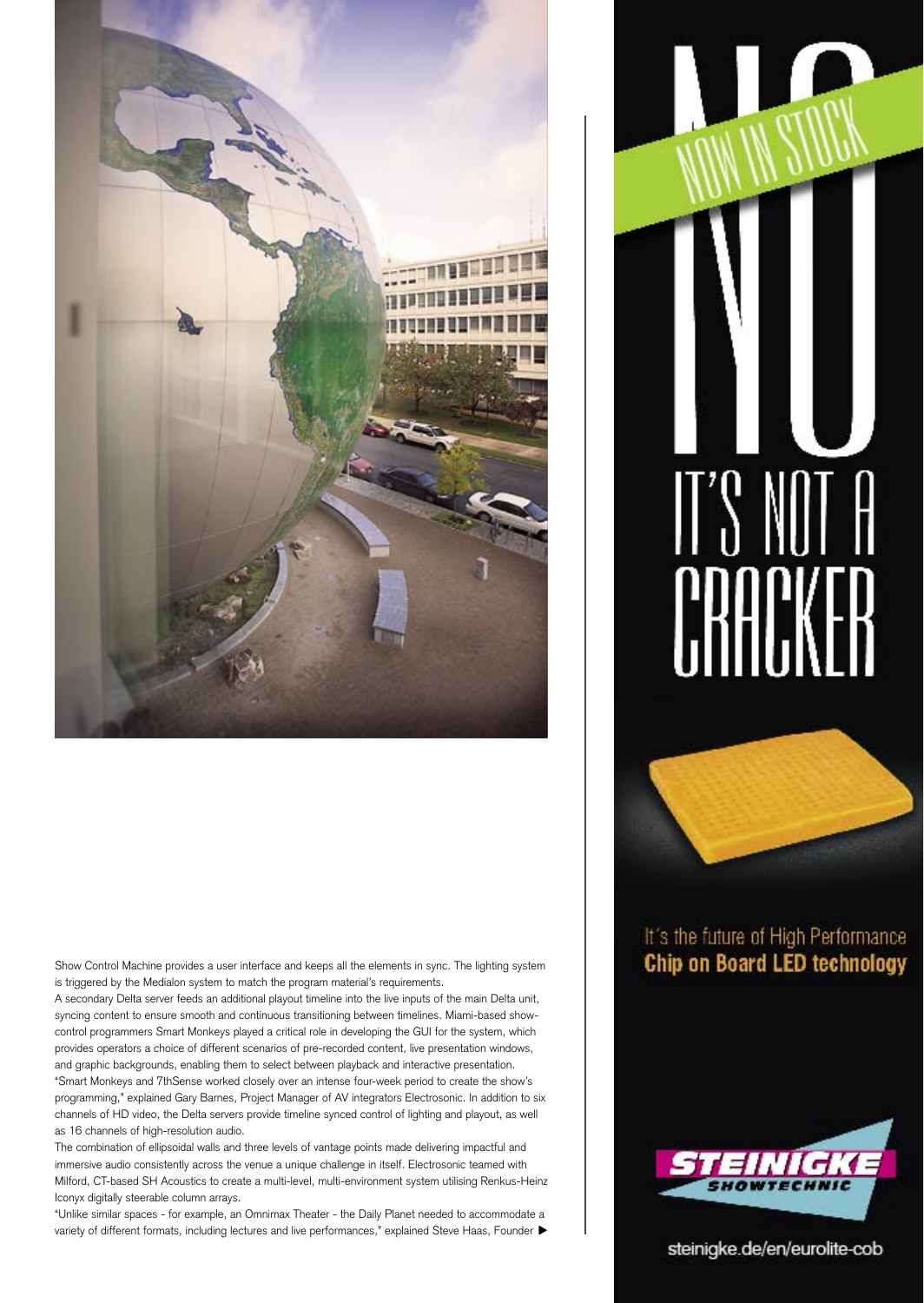







and President of SH Acoustics. "The room's unique design and its numerous reflective elements created some interesting challenges right from the beginning. We knew we couldn't simply apply tons of sound-absorptive materials because deadening the room too much wouldn't work well for lectures."

Employing the Renkus-Heinz Iconyx steerable beam technology enabled them to more effectively direct the speakers' output to avoid unwanted reflections, while at the same time addressing the unique acoustic requirements at all three levels, Haas explained.

"We decided very early that we wanted to create three different audio experiences on each of the three levels," he added. "Most importantly, each area needed to have its own unique sonic imaging. We needed to make sure that we had a very tight pattern - at least vertically - so that the experiences at each level did not interact with each other in any appreciable way. This is where the digitally steered beam technology was a no-brainer."

The loudspeaker complement includes left, centre, and right Renkus-Heinz Iconyx IC8-R-II arrays on the ground level and on the first balcony. Both levels also include four Renkus-Heinz SG61-2R powered two-way systems for surround, The upper level is outfitted with a left-right pair of Renkus-Heinz IC8-R-II columns, augmented by a pair of Renkus-Heinz SG61-2R surrounds. Haas explained: "On the third level the dome is much tighter, and that prevented us from achieving the spatial depth we wanted, so we opted for just left and right with two surrounds."

Three Renkus-Heinz PN112SUB 12-inch powered subwoofers provide low frequency power. "For low frequencies, we placed all three subwoofers on the second level," said Haas. "There simply wasn't enough room for discreet subs on each level, so we configured each one as the point sources for the adjacent levels, and delayed the LF signal appropriately from the first level, second level and third level. It actually worked quite well."

The 7thSense Delta servers provide the audio, in sync with the video programming, with each of the two Delta units outputting 16 channels of audio via CobraNet to a Richmond Sound Designs

"Unlike similar spaces - for example, an Omnimax Theater - the Daily Planet needed to accommodate a variety of different formats, including lectures and live performances."

www.mondodr.com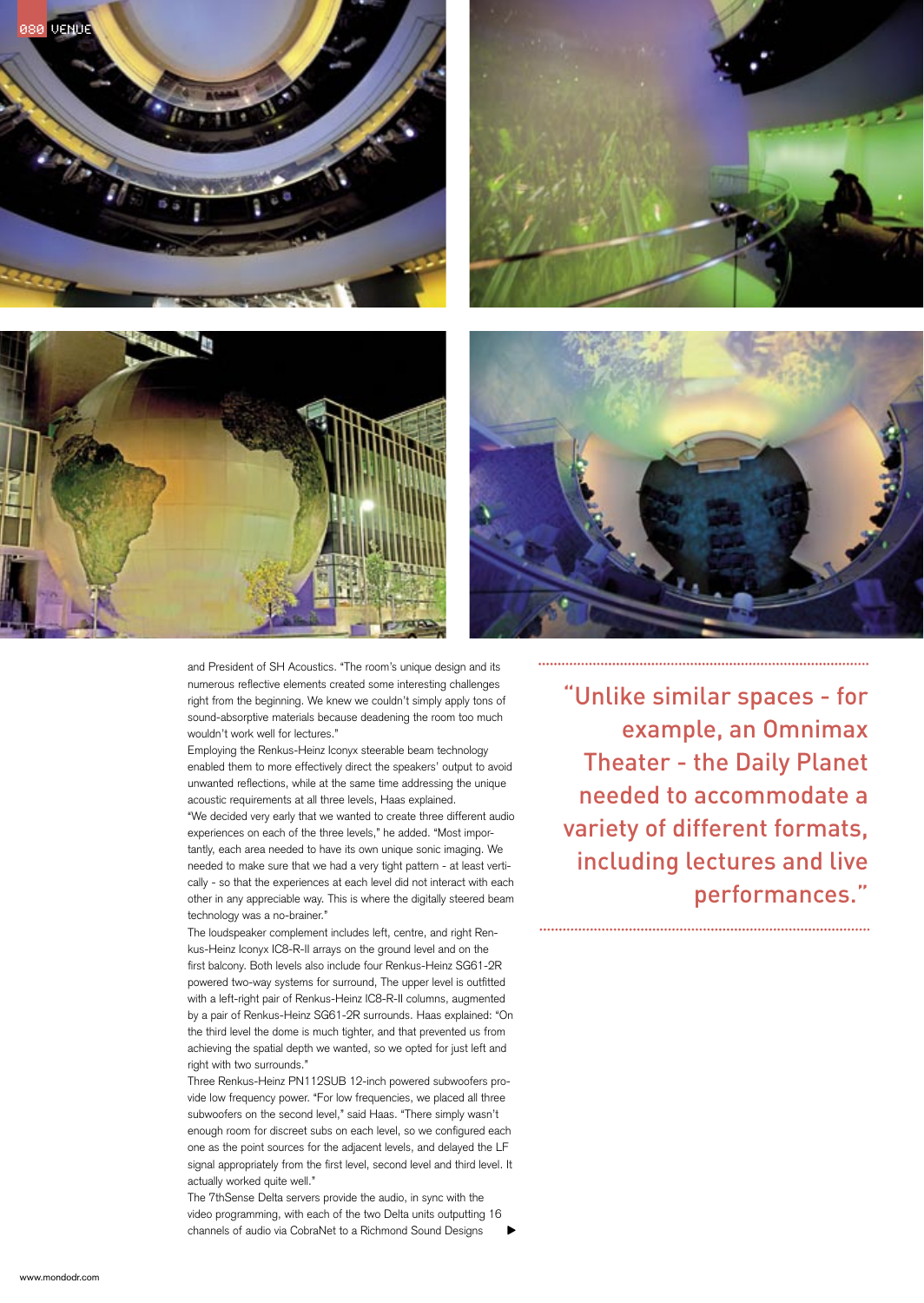

SoundMan HLX-4300 AudioBox 32-channel server. The SoundMan unit performs the matrix mixing between the dual 16-channel sources, conforming it to a single 16-channel output that is then sent via CobraNet to a MediaMatrix NION n3 DSP unit. "The SoundMan server also hosts a number of wild tracks - uncompressed .wav files - that can also be fed into the mix engine," explained Electrosonic Project Engineer Carl Hartzler. "The outputs from the MediaMatrix unit are then routed directly, as analogue signals, to each of the Iconyx units." Delay, EQ, and other DSP is applied by the MediaMatrix unit. As Hartzler pointed out, the audio mixes are not technically true 5.1 surround, but rather more program-dependent in nature. "There are typically more channels than a standard 5.1 surround mix," he observed. "The material and the user experience dictate the actual mix. There's also a different signal sent to each sub, based on its location." As Haas pointed out, the Renkus-Heinz Iconyx system's beam steering capabilities enabled them to dial in the perfect output at the ground floor and both balconies. "We were able to get the second and third levels sounding fantastic with very little difficulty," he said. "The first level was a bit more challenging, but the Iconyx beam steering, combined, with the careful addition of diffusion materials, made all the difference."

After the system was configured, Haas worked with the museum  $\blacktriangleright$